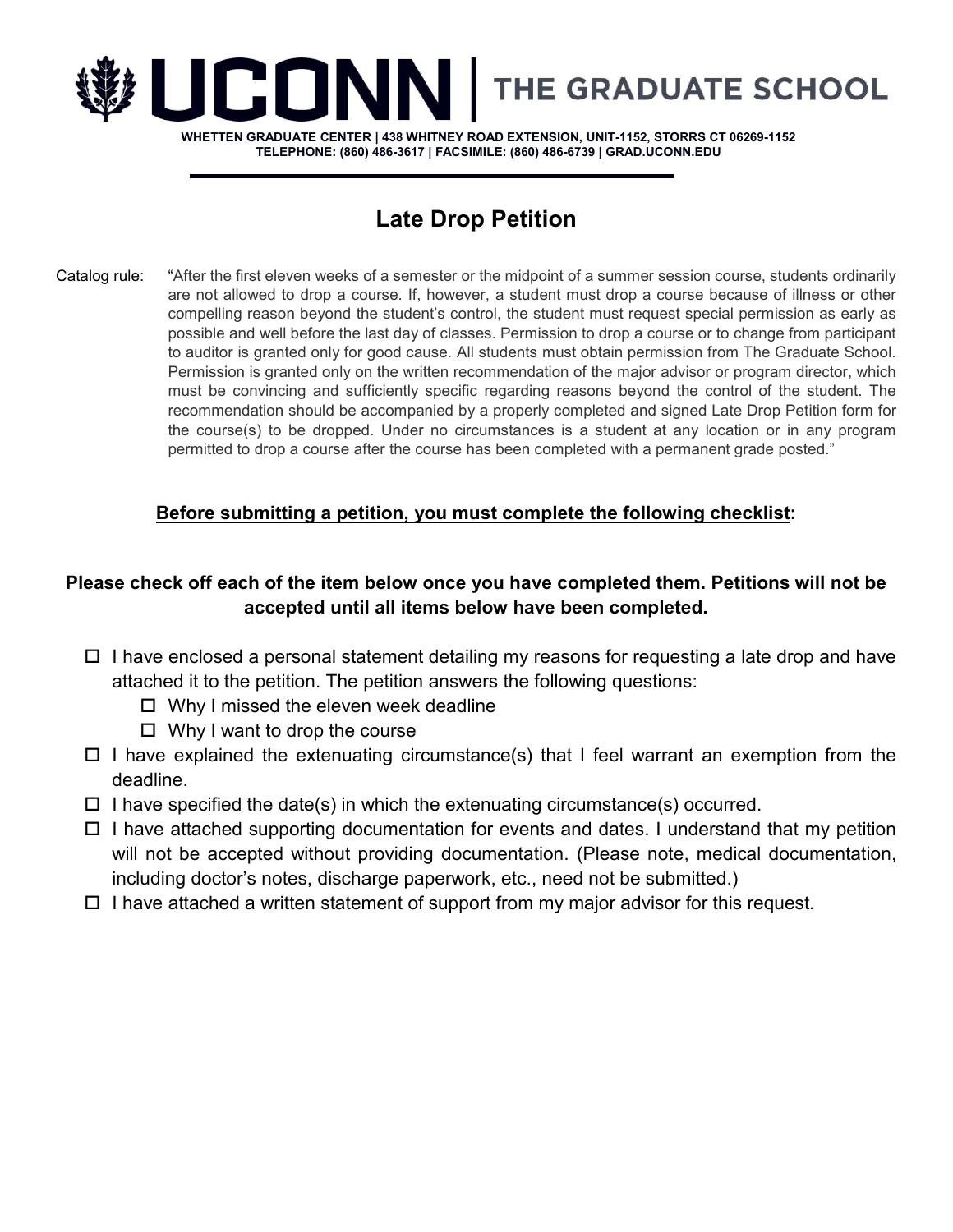

**WHETTEN GRADUATE CENTER | 438 WHITNEY ROAD EXTENSION, UNIT-1152, STORRS CT 06269-1152 TELEPHONE: (860) 486-3617 | FACSIMILE: (860) 486-6739 | GRAD.UCONN.EDU**

## **Late Drop Petition**

First Name: which is a set of the control of the control of the control of the control of the control of the control of the control of the control of the control of the control of the control of the control of the control

Student ID: \_\_\_\_\_\_\_\_\_\_\_\_\_\_\_\_\_\_\_\_\_\_\_\_\_\_\_\_\_\_\_\_\_\_\_Net ID: \_\_\_\_\_\_\_\_\_\_\_\_\_\_\_\_\_\_\_\_\_\_\_\_\_\_\_\_\_\_\_\_\_\_\_\_\_\_\_\_\_\_\_\_\_

Department:<br>Department:

Course(s) you are requesting to drop:

| Department | Course | Section | Credits |
|------------|--------|---------|---------|
|            |        |         |         |
|            |        |         |         |
|            |        |         |         |
|            |        |         |         |
|            |        |         |         |
|            |        |         |         |
|            |        |         |         |
|            |        |         |         |

| Department | Course | Section | Credits |
|------------|--------|---------|---------|
|            |        |         |         |

#### **Important:**

#### **You must continue to attend class until you receive a decision from The Graduate School. The Graduate School will contact you via email when a decision on your petition has been made.**

**NOTE:** Dropping below full time status (9 credits) may affect financial aid, social security benefits, ROTC Scholarships, VA benefits, or visa compliance. Be sure to investigate the consequences of dropping a course.

What will your total credits be for this semester if you are allowed to drop course/s:

- $\Box$  I understand that poor academic performance is not a reason for an exception.
- $\Box$  I understand that this petition may not be approved and I should continue to attend my class until I receive a decision from The Graduate School.

I have read the instructions accompanying this petition and will abide by the regulations herein.

Student's Signature: \_\_\_\_\_\_\_\_\_\_\_\_\_\_\_\_\_\_\_\_\_\_\_\_\_\_\_\_\_\_\_\_\_\_\_\_\_\_\_\_Date:\_\_\_\_\_\_\_\_\_\_\_\_\_\_\_\_\_\_\_\_\_\_\_\_\_\_\_\_\_\_\_\_\_

| THE GRADUATE SCHOOL USE ONLY |             |       |  |  |  |
|------------------------------|-------------|-------|--|--|--|
| Decision: O Approved<br>П    | Denied      |       |  |  |  |
| Dean:<br>(Print)             | (Signature) | Date: |  |  |  |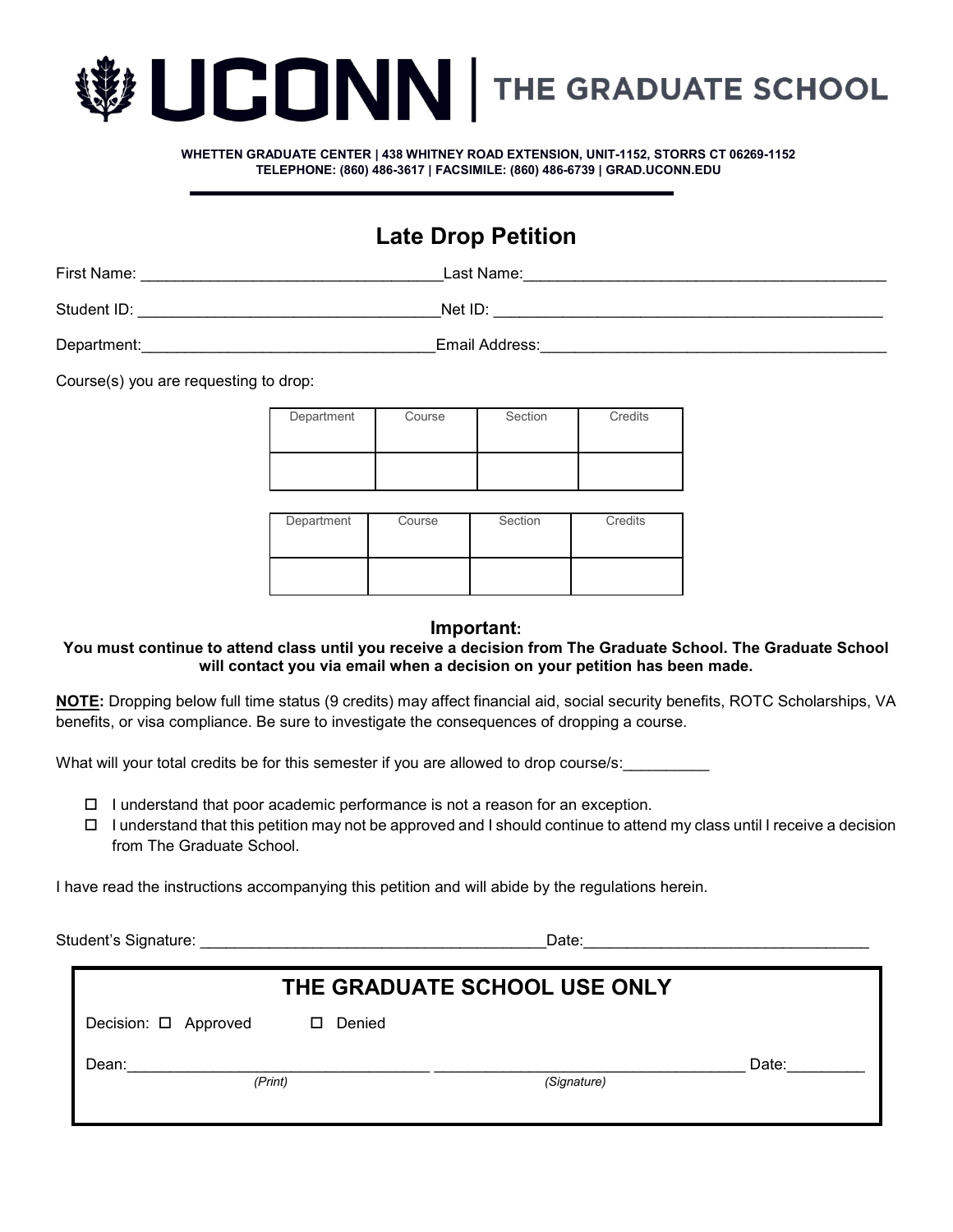### **PERSONAL STATEMENT**

Please check one: My personal statement is attached on a separate page  $\Box$  My personal statement is written below

 $\square$  Listed below are the reasons why I missed the eleven week deadline:

 $\square$  Listed below are the reasons why I wish to drop the course:

 $\Box$  Listed below are the extenuating circumstances that exist, and the reason(s) that I feel an exemption is warranted from the deadline:

 $\Box$  Listed below are the specific dates in which the extenuating circumstances occurred: